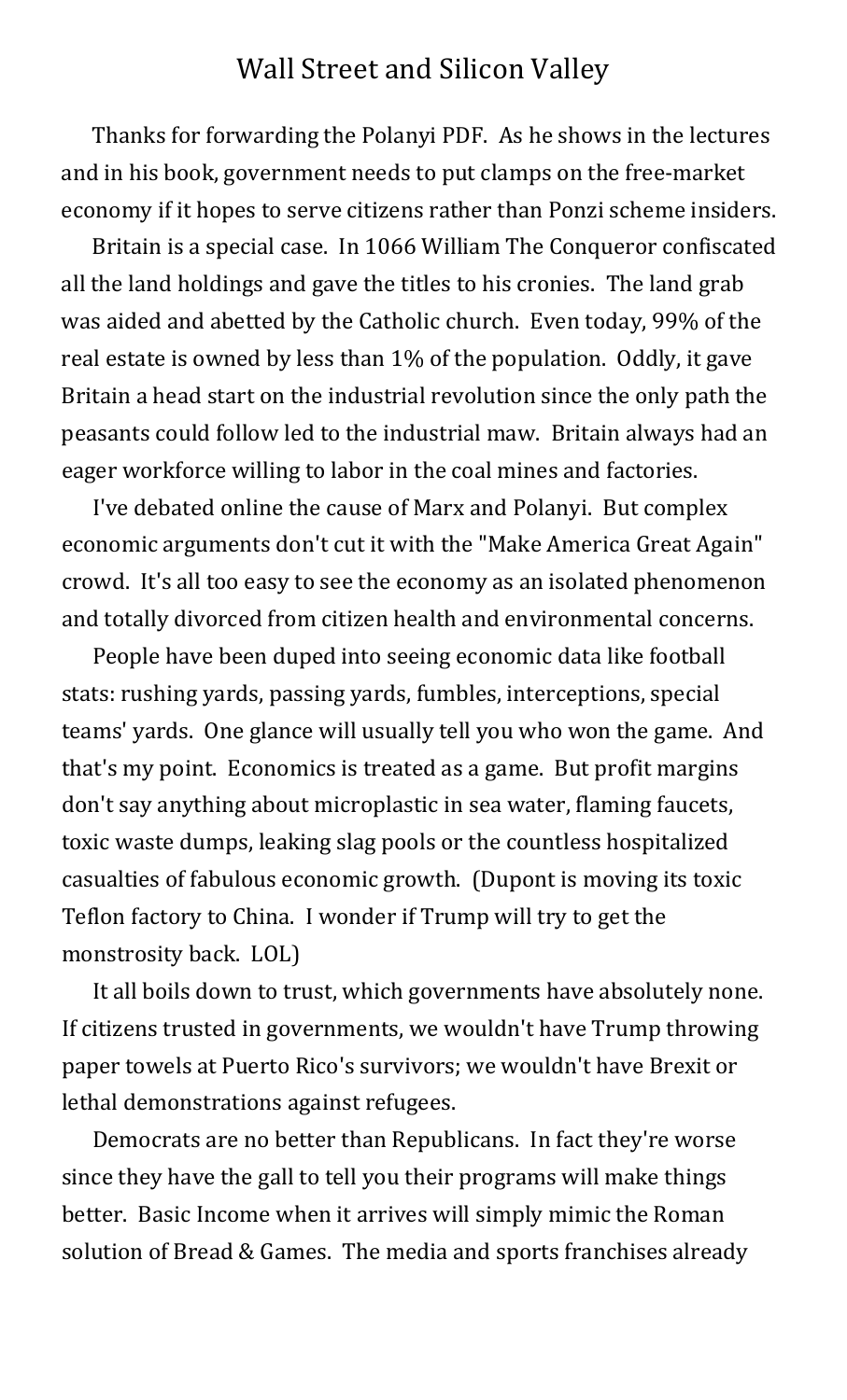give us the Games. Basic Income will furnish the Bread. Meanwhile the elites will be free to pursue their power games with the tacit approval of the docile masses who will be too busy munching corn chips to bother. "Make America Great Again!"

So long as the economy is analyzed in isolation, Polanyi's arguments can be refuted for being bad for prosperity and malign drags on progress. I know I worked at a job where I had to constantly balance two incentives. On one hand, I provided a service to the public. On the other hand, I had to compete with other cab drivers to retain my job and its assorted perks. I was my own accountant, since I wrote up a record of what fares I transported during my 12-hour shift. There was always a dilemma: How much good will could I expend on my customers without angering my bosses.

You see what I'm getting at? Corporations can hire ten-thousand Dogberts to advise them at becoming benevolent corporate citizens. They can sponsor ten-thousand charity events. But bighearted corps can't bleed red ink. A fine corporate citizen is good for no one if it goes bankrupt.

The bottom line in the Capitalist milieu is DOG EAT DOG. There is no way to get around that. You can enact all kinds of controls to contain the economic bad guys, but they will use new technologies to circumvent the controls. Every time, all the time.

I thought I'd hit on the perfect analogy when I broke a citizen's spendable income into where it really goes. About 49% goes to taxes and user fees. 13% goes to financial overhead: investment bankers, spin-doctors, lenders, retainers etc. 7% goes to advertisers and networkers. Which leaves 31% of spendable income that can be spent on usable products. (NOTE: You can't use the adverts that Apple has spent on your iPhone.) These are the hidden siphons that suck money out of the real economy. In other words, Capitalism is as efficient as a tycoon burning \$100 bills to light his cigars.

If you eliminate advertisers and financial wizards, you'll have oodles of extra money (20% of all circulating currencies) to improve